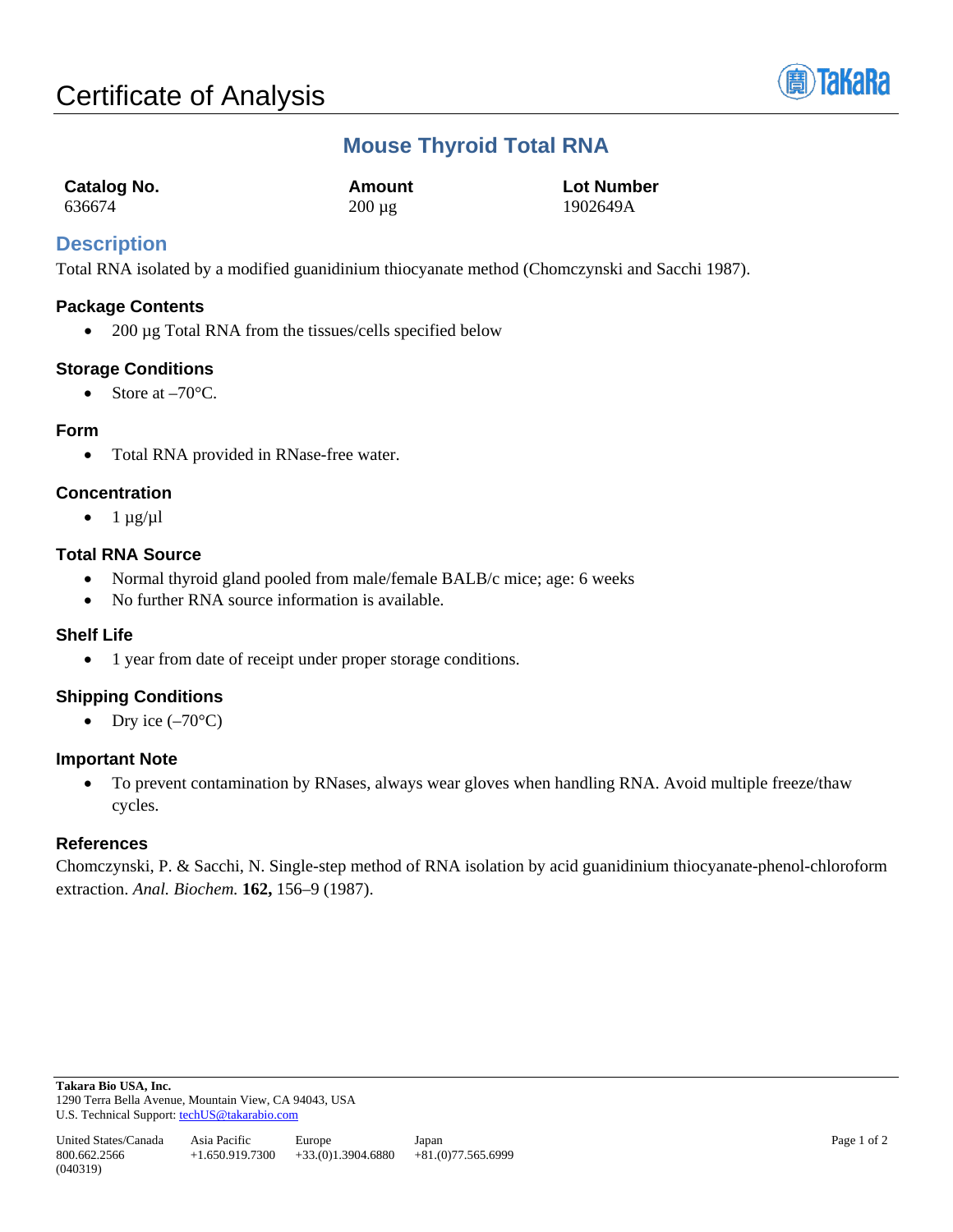Mouse Thyroid Total RNA

# **Quality Control Data**

This lot of total RNA was analyzed by capillary electrophoresis (CE) using an Agilent 2100 Bioanalyzer. The actual electropherogram trace for this RNA is provided below. RNA concentration and purity were evaluated by UV spectrophotometry.

Both the area ratio of the 28S/18S rRNA peaks, and the proportion (relative percentage) of these two peak areas to the total area under the electropherogram provide reliable quantitative estimates of RNA integrity. For both of these criteria, this sample meets or exceeds our standards for high-quality total RNA.



It is certified that this product meets the above specifications, as reviewed and approved by the Quality Department.